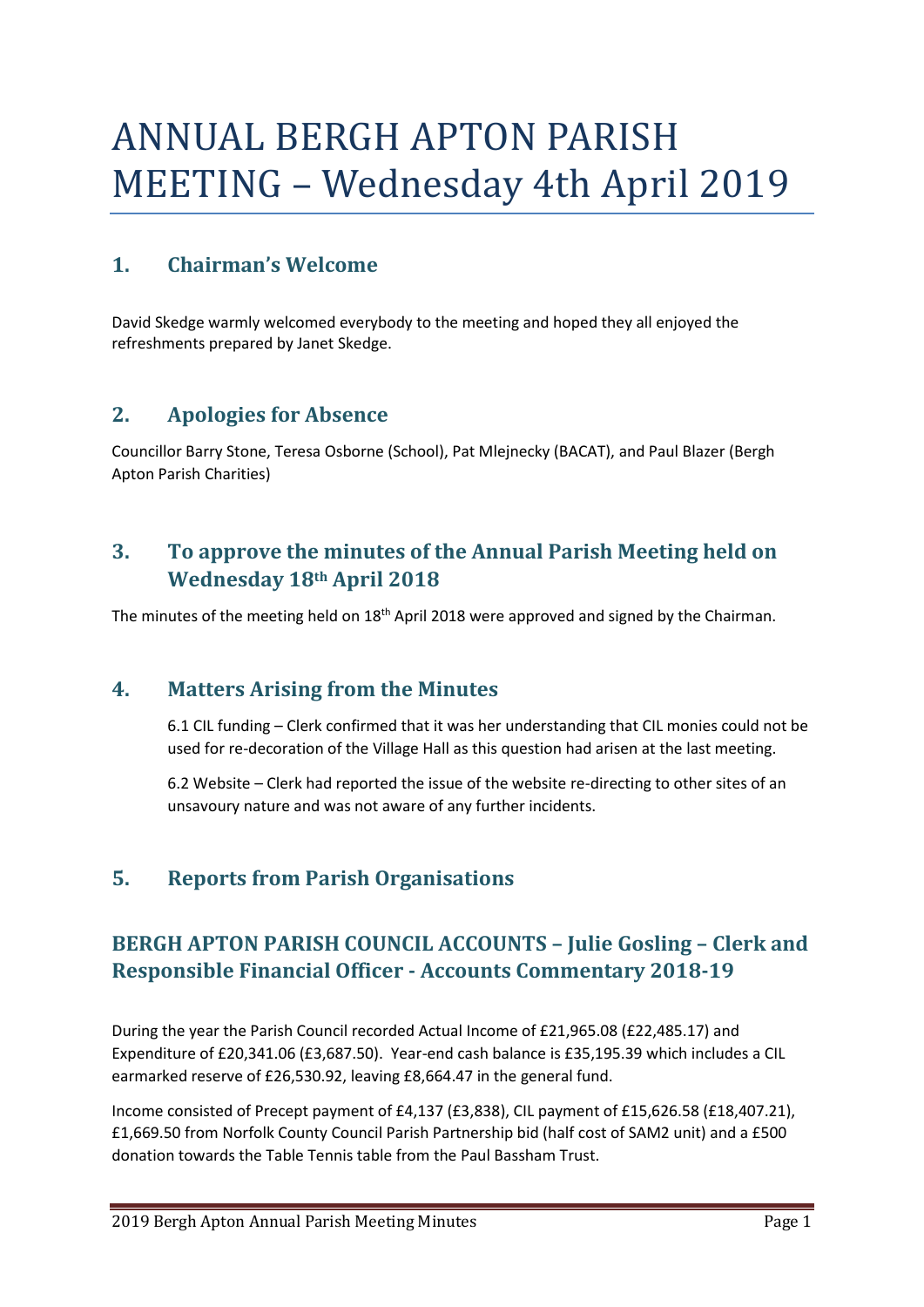Expenditure this year has mainly been concentrated on the refurbishment of the play area, a total of £10,057.88 has been spent on groundworks and repairs, a new swing unit, replacement of the bark and safety matting. The intention is that a Climbing dome and an outside table tennis table be purchased in the coming financial year. All monies spent on the play area have been provided by the CIL payments from developers of plots in the village.

Other costs include the purchase of the SAM2 unit at a cost of £4,006.80, half of the cost being supported by the grant from Norfolk County Council, the remainder provided from CIL. A donation to the school of £2,000 (again from CIL monies) was also made towards improving the school's facilities.

Regular on-going costs of note are the Clerk's salary £2,096.64 (£1,574.22) an uplift due to increased hours and national pay scale increases; insurance £375.33 (£372.95); dog bin emptying £90; payroll and pension services £216.12 and village hall hire £120.

Donations have also been made to the newsletter, Norfolk Accident and Rescue, the hire of a bus for the school to enable pupils to visit the WW1 soldiers, BYRUS and churchyard maintenance.

# **BERGH APTON PARISH CHAIRMAN – David Skedge**

In May a new four year term will begin for the Parish Council following the elections on the 2nd May. At present we do not know who will be on the Parish Council at that time. It is now appropriate to thank the people who have successfully brought the Parish Council to this point over the last two years. Firstly I would like to thank our clerk, Julie Gosling, who was new to the role in 2017. Her commitment and professionalism have ensured that Councillors have been kept on their toes. She has supplied a very clear record of the Council's business in her minutes. Hugh Porter, our Vice Chairman, has a keen interest in the environment and has been a member of the working party for the project to maintain and improve the play park using Community Infrastructure Levy (CIL) money. He is also our representative on the Village Hall committee. What can I say about John Ling? He has been involved in everything we do and has worked tirelessly. He is also on the working party for the play park together with Janet Skedge. Three Councillors have indicated that they no longer wish to serve. Richard Herring has been extremely useful on projects, such as the bus shelter, where you have to accept getting your hands dirty and SAM2. I must also thank Paul and Renata Thornber for their judgement over the last two years.

#### **Planning**

Planning is a very important part of the Council's business occurring throughout the year. If the item is contentious or we have any uncertainty we like to arrange a site visit.

At present there are five "windfall" developments in the village. On Threadneedle Street the eco house is nearing completion. On The Street Michael Whiting is building a detached house. Three other sites have planning permission but have not commenced. Bussey Bridge, a two bedroomed dwelling. Mill Road, two separate sites for detached properties.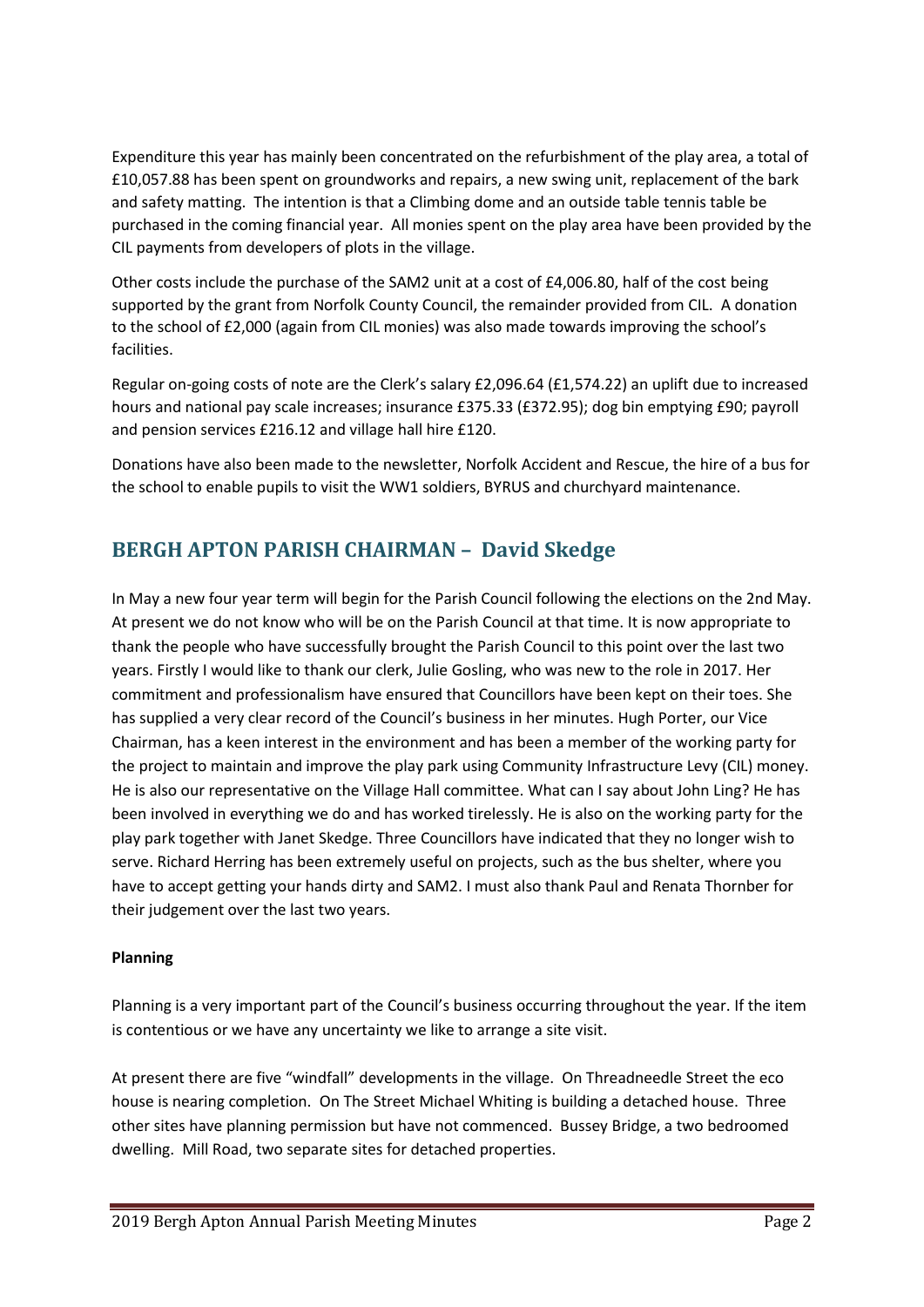Also a site, to the north of Cooke's Road near the Village Hall, for two houses has gone to appeal. This demonstrates a healthy demand in Bergh Apton for housing, even without any estate development.

The Greater Norwich Local Plan(GNLP) encompasses Bergh Apton and follows on from the Joint Core Strategy(JCS) under which Bergh Apton was allocated two estate developments. One, Hawthorn Drive, has been completed. In 2016 a call commenced requesting developers and landowners to submit sites. In Bergh Apton we have nine sites that have been put forward. During the consultation period, which ended on the 14th December 2018 ,the Parish Council commented on all nine sites. Our comments can be seen on the GNLP website, together with those of many residents. The GNLP partners are at present deliberating. They are expected to choose sites, to be available for consultation, during October 2019. This plan runs and looks forward to 2036.Therefore, I would ask that careful consideration is given to sustainability when the sites are chosen. Climate change is pressing, so the availability of brownfield sites, good access to hospitals, and making use of the NDR all come to mind. Surely, large estates, on greenfield sites in rural areas, are out of date. With the latter in mind we have joined with the CPRE in it's "pledge".

#### **Traffic**

Bergh Apton has many miles of mostly narrow winding roads without pavements. Naturally there is a concern about road safety. Only Mill Road, Threadneedle Street and Church Meadow Lane have 30mph speed restrictions.

We applied to Norfolk County Council for a 50% grant to purchase a speed monitoring machine (SAM2) We were successful and acquired the machine in 2018, the remainder of the cost was borne from our CIL fund. We were delighted to receive training from Westcotec so that the machine could be fitted at the beginning of December in Mill Road. We have now covered three different locations in Mill Road and one in Threadneedle Street outside Fieldside. SAM2 is currently on Church Meadow Lane. Julie prepared a rota for moving and maintaining the machine. As it has to be moved every four weeks and the batteries recharged regularly, it is labour intensive. Our team of six volunteers consists of Mike Rimmer, Richard Crome, Richard Phillips, John Burrage, Richard Herring and myself. Mike Rimmer has undertaken the onerous task of monitoring the machine, downloading the data. If anyone feels they have the ability to deputise for Mike we would be pleased to hear from you. This is a tricky IT task so I would like especially to thank him. Thank you too to the other four volunteers. I hope you are as concerned, as we have been, to see that nearly 30% of vehicles travel in excess of 30mph. Many of these reach nearly 40mph. Unfortunately the results for Threadneedle Street mirror all the results from Mill Road, so there is a speeding problem throughout the 30mph zone and we have the evidence.

This leads me on to mention an accident that occurred in September 2018 at the junction of Mill Road with Threadneedle Street. An Alpington resident had his nearly new Nissan Qashqai written off. A van emerging from Mill Road collided with the Qashqai pushing it right across the road into a large bush on the opposite side. This could have been very serious as the driver had difficulty getting out and he had smelt fumes from the dashboard. We have asked for improvements for the junction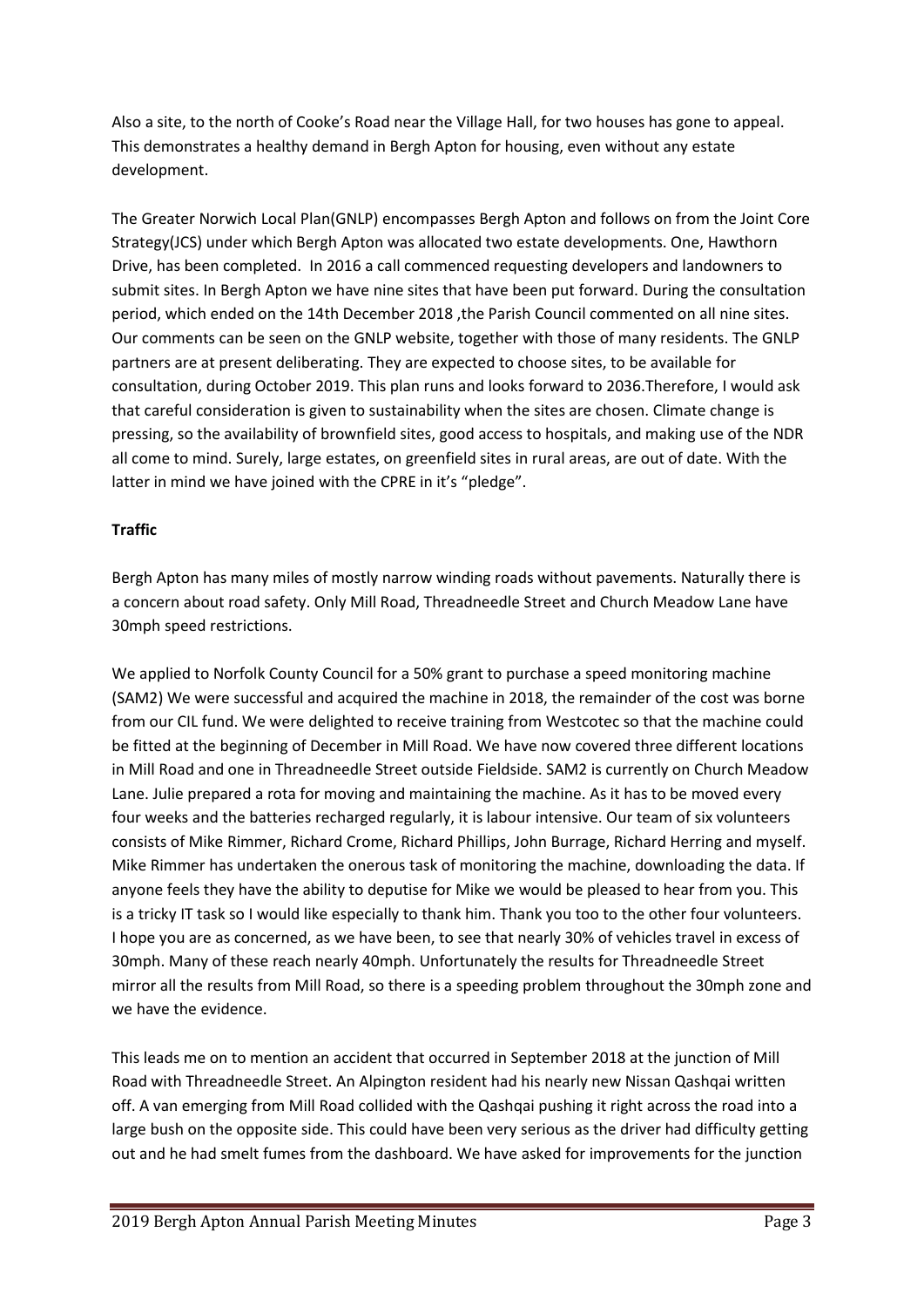and we hope Barry Stone will have good news for us tonight as he has authorised payment from his personal fund to pay for the improvements.

#### **Playpark**

I hope you will have all seen the big improvements already made to the playpark. These have all been financed from CIL money. We have new swings and matting and the whole area has been covered in a thick layer of new bark. Kevin Parfitt and his family cleared the area including removing large lumps of concrete and tree stumps. This was no easy task.

We have also ordered a specialist climbing frame called Ben Nevis. We expect this to be installed shortly in the space provided.

Many thanks to John Ling, Hugh Porter and Janet Skedge for their work on this project.

#### **Other matters**

These are all the brainchild of John Ling.

To commemorate the centenary of the end of WW1 John prepared life size figures of all the soldiers from Bergh Apton that had died during the Great War. Following research these were placed at the entrances of the properties in the village where the men had lived. Alpington School arranged a tour of the village to see the figures. The cost of the coach being paid for by the Parish Council. The children were very interested. This helped them with their project about the Great War.

On the 8th July the Parish Council held a "Meet and Greet" function in the Village Hall for old and new residents to mingle and for new residents to become aware of the organisations in the village. Thank you to the Village Hall for providing refreshments. The Bergh Apton information booklet had been revised and reprinted in June, and was distributed at this function.

A new Acer projector has been purchased for £430 using CIL money. This replaces a worn out projector. John Ling is the custodian of the projector which is used by village organisations.

This is a rather sad time as our four year term is now coming to an end. During the last two years we have had a settled council and I believe we have been capable of tackling everything which has come our way. Those of us who have put forward nomination papers for the next four year period hope we will be able to serve you in the future.

The Parish Council would like to thank the Village Hall committee for providing this splendid venue for our meetings.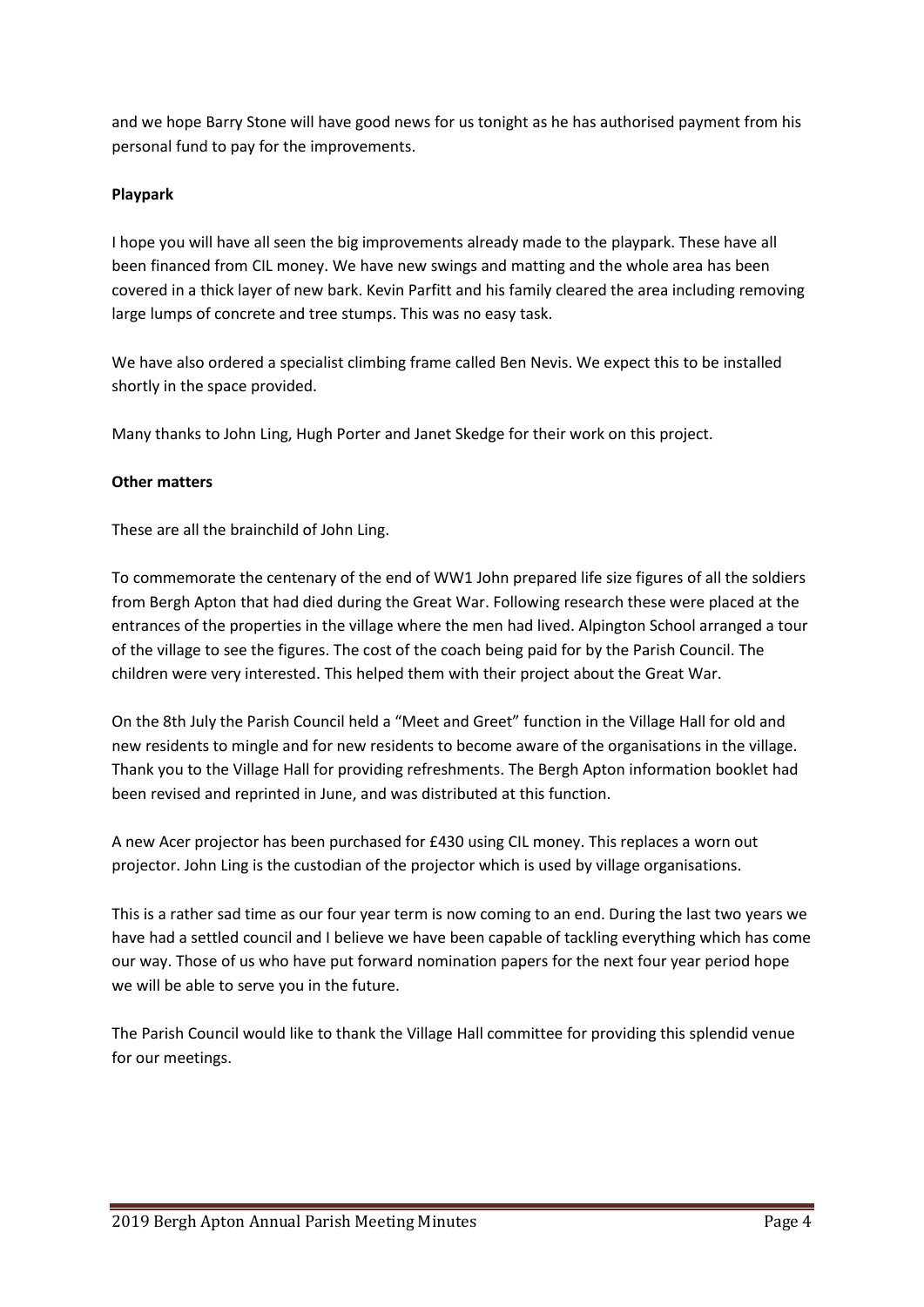# **COUNTY COUNCILLOR FOR LODDON DIVISION – Barry Stone**

2018/19 was a funny old year and one that I will want to forget in many ways. It started with me having to surrender my driving licence owing to a small seizure I had in January, this resulted in over six months unable to drive. As a consequence, I had to suspend attendance at Parish Council meetings, and I would like to thank you all for your kind thoughts and forbearance.

In May 2018 my wife Margaret was installed as Chairman of Norfolk County Council and as her consort I have been expected to accompany her to numerous functions both in Norfolk and other counties. This has further hampered my ability to attend Parish Councils on a regular basis and will continue until she is replaced on  $7<sup>th</sup>$  May this year.

In July 2018 I was appointed Chairman of the Business and Property Committee and this has also been fairly time consuming although very rewarding. We are increasingly having to re-evaluate the buildings and property we own to ensure that if we need the buildings, what goes on inside them either works at capacity providing services or creates income to subsidise other services. Income generation has become essential in order to maintain our essential services including the sale of properties no longer required. I also have responsibility for the nearly 17,000 acres of County Farms which also need to generate more income for the council.

Once again, many thanks for your understanding and forbearance although it has not prevented me from being fully accessible via email or phone to help with any problems or queries you may have had.

I hope normal service will be resumed in the near future and I will once again be able to attend all Parish Councils on a more regular basis.

There follows a more formal roundup of the County Council's activities for the year ended March 2019.

# **Norfolk County Council - 2019/20 budget**

In February 2019 Norfolk County Council agreed a £409 million revenue budget for 2019-20. This budget is balanced, is robust and allocates our resources across Norfolk's people and communities in the best way we can, while protecting the frontline services the people of Norfolk rely on so dearly.

The Council's Government funding has reduced by a total of £204m between 2010/11 and 2018/19 and its revenue support grant will fall from £39m to zero in 2020/21. During this period, the council has made savings of £364m, including efficiency savings of £246m This has resulted in the difficult but necessary decision to increase the County Council's share of Council Tax by 2.99% this year.

The key points of the budget are:

- A £409m net revenue budget representing the Council Tax income which contributes to running the council and its services
- The Council's share of band D bills will rise to £1,362.24 from April.
- Savings of £31.6m in 2019/20, rising to a total of £79.4m over the next three years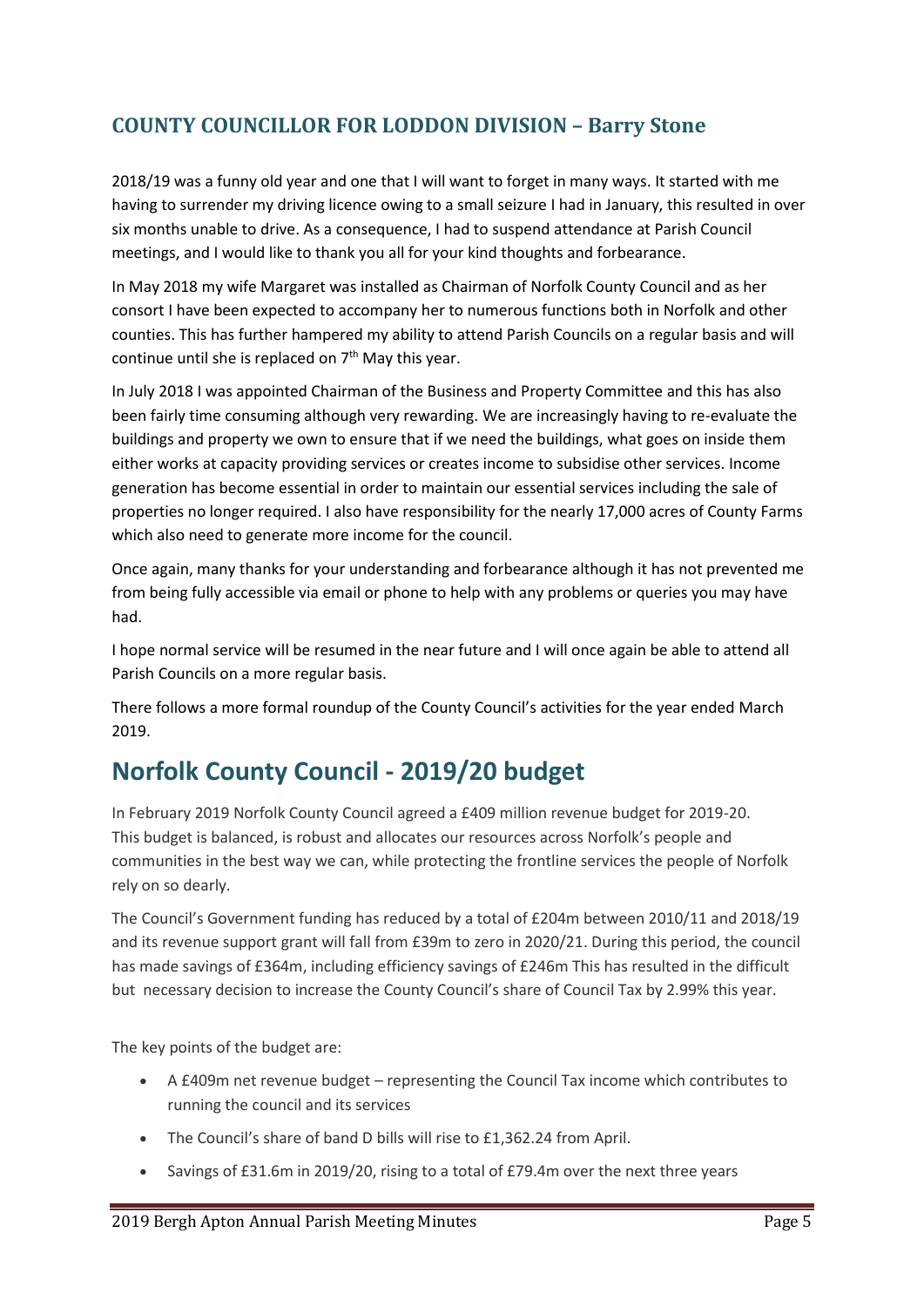• Examples of increased investment from April include £6m to address growing demand on adult social services, and £14.5m to tackle pressures on the looked-after children service

# **Caring for your infrastructure**

In November 2018 Norfolk received an additional £12.694m from the Government to spend on road maintenance. To date 125,000m2 of worn out highway surface has been removed and replaced with 26,600 tonnes of brand new asphalt.

Greater Norwich has been awarded £6.1m by the Department for Transport, following a successful bid in the first round of Transforming Cities funding.

Transport for Norwich put forward eight sustainable transport schemes and applied for a £7.3m contribution from the £60m pot. Of these, six were awarded money.

For more information about the project and full details of the newly-funded projects, please visit [www.norfolk.gov.uk/transformingcities.](https://www.norfolk.gov.uk/transformingcities)

#### **Delivering the Western Link**

The County Council is proposing to create a Norwich Western Link to improve travel between the A47 and Broadland Northway (formerly the Northern Distributor Road) and tackle transport problems in the area.

The council published four shortlisted options for a Norwich Western Link - three new dual carriageway roads and a single carriageway upgrade to the B1535

The council is aiming to start construction on the Norwich Western Link in late 2022.

For more information about the project visit [www.norfolk.gov.uk/nwl.](https://www.norfolk.gov.uk/nwl)

#### **Norfolk ranked fourth in national highways and transport survey**

Norfolk has been ranked fourth out of 28 similar councils in a national independent survey which looks at satisfaction with highways and transport services.

The highest scores for the county were for traffic levels and congestion, and the condition of roads and footpaths. These are all things that people consistently say are important to them and in which Norfolk is ranked strongly compared to other councils.

Altogether 113 local authorities signed up for the 2018 survey. Out of the 28 county councils and larger unitary authorities in the peer group, Norfolk ranked in the top 10 for:

- Condition of highways
- Highway maintenance
- Public transport info
- Ease of access (for disabled people)
- Local bus services
- Community transport
- Pavements and footpaths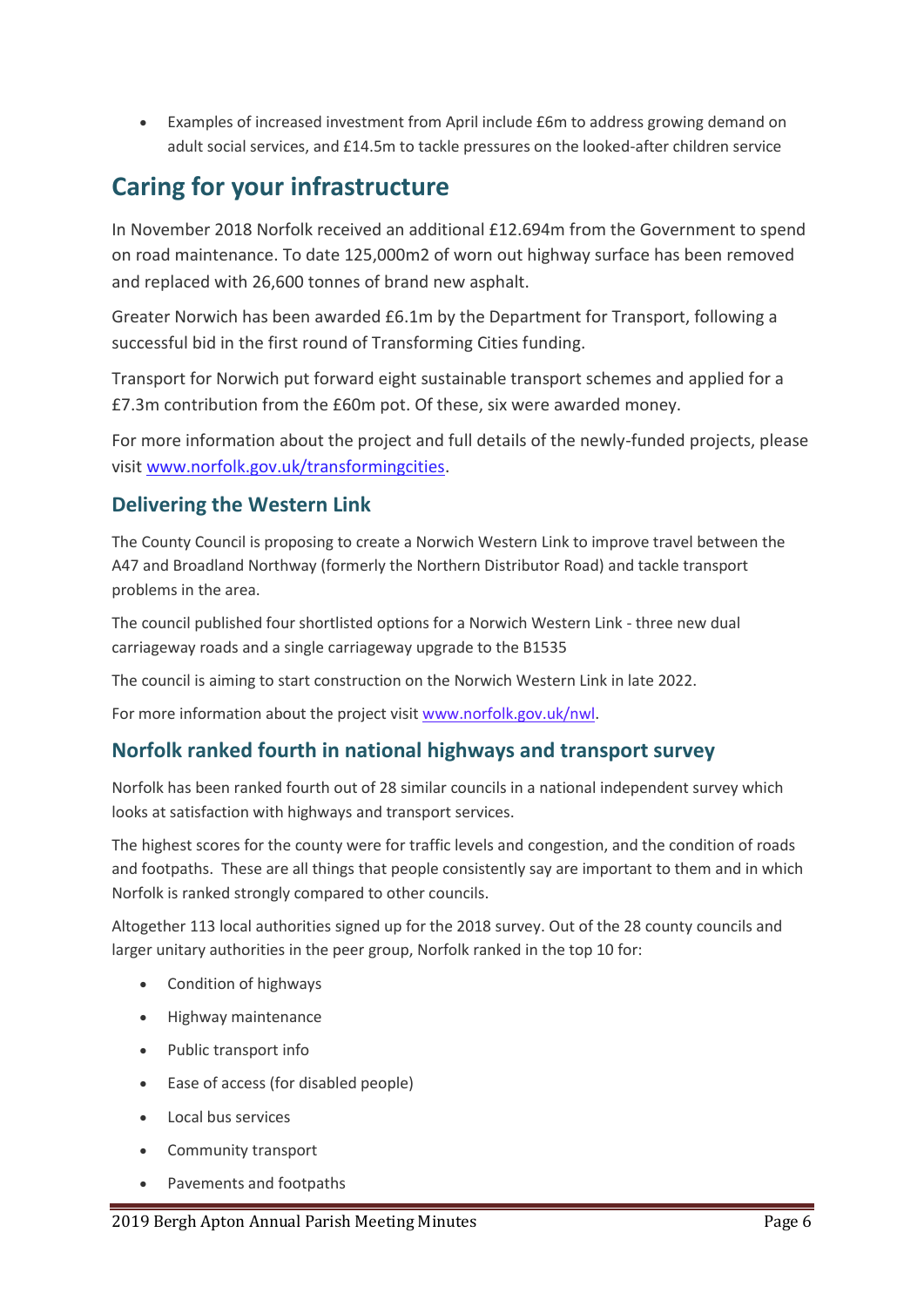- Cycle routes and facilities
- Traffic levels and congestion
- Management of roadworks
- Traffic management

#### **Great Yarmouth Third River Crossing**

Norfolk County Council has awarded the contract for Great Yarmouth's Third River Crossing to BAM Farrans – a joint venture between two construction industry leaders.

Following a competitive tender process, BAM Farrans will now be working with the project team at the county council to finalise the detailed design and construction requirements for the bridge.

So far, £98m of funding from the Department for Transport has been awarded to Norfolk County Council towards the anticipated £120m cost of the project.

For more information about the Third River Crossing, please visit [www.norfolk.gov.uk/3rc](https://www.norfolk.gov.uk/roads-and-transport/major-projects-and-improvement-plans/great-yarmouth/third-river-crossing).

#### **£11m boost for broadband in Norfolk**

Thousands more homes and businesses in Norfolk will be able to access Superfast Broadband thanks to Norfolk County Council securing an extra £11m funding.

Currently 92% of homes and businesses have access to download speeds of 24Mbps+ per second. The Better Broadband for Norfolk (BBfN) programme is set to deliver 95% coverage across the county by the end of March 2020, but the council is not content to stop there.

BBfN rollout started in July 2013 when 42% of Norfolk properties had access to Superfast broadband. The new contract is expected to be signed early this year (2019).

To find out if superfast broadband is available in your area, visit [www.betterbroadbandnorfolk.co.uk.](https://www.betterbroadbandnorfolk.co.uk/)

# **Caring for your economy**

Norfolk County Council has received national praise in Parliament for its approach to improving mobile phone signals in the county.

The Council's Digital Innovation and Efficiency Committee commissioned a survey earlier this year on mobile signals across the county. The results were used to create an interactive map and more than 200 council owned sites have now been identified in areas of poor mobile reception. These are being offered to mobile operators as potential sites for new masts.

Norfolk County Council secured £8m from the UK Government Digital, Culture, Media & Sport department's Local Full Fibre Network (LFFN) fund.

The £8m funding is part of an £11m programme to upgrade more than 370 of Norfolk's public-sector buildings to the latest ultrafast connection speeds. It will enable 230 schools, 108 Norfolk County Council Corporate buildings (including 38 libraries) and 34 fire stations to be upgraded to gigabit (1,000 mbps) fibre internet connections within two years.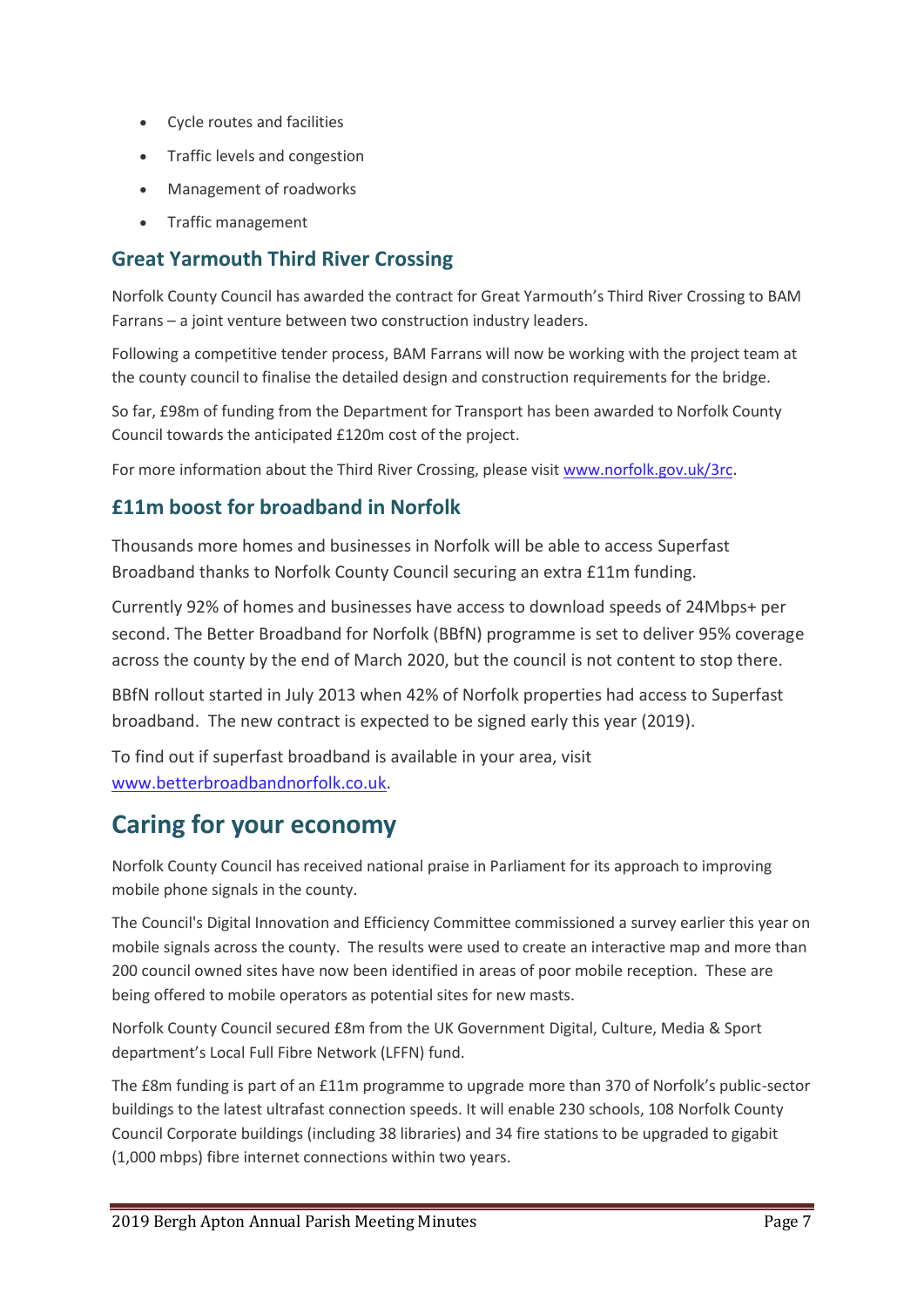Norfolk businesses can also apply to a voucher scheme that will provide up to £2,500 per business to fund their connection and pay the first-year running costs.

# **Caring for your children and families**

This year we launched our new Early Childhood and Family Service. We believe this will have greater reach to those more isolated children and families in need of help and advice, through increased local support, easier to access information and crucial outreach work while continuing to deliver services previously offered.

This commitment means adapting the way we deliver services in response to the changing needs of Norfolk's children and young people. This transformative approach is one we are implementing across all our services.

We will be moving, not removing, some services into libraries, nurseries and community centres, alongside our 15 new service bases. Crucially, this more efficient use of infrastructure means money can be invested on delivering the services that we know are needed and valued by you to a greater number of children and young people, across Norfolk.

Norfolk County Council will be investing £120m in special educational needs and disabilities (SEND) provision in the County

In March 2019 we secured Government funding of up to £17m to build a new 170 place school in the county for children aged 3-19 with complex needs.

We proposed plans to create more than 500 extra school places, in four new special schools plus specialist bases at mainstream schools.

We have approved an initial investment of £4.8m in the current financial year, to allow the first phase of work to begin as quickly as possible.

A new special school, specialising in social, emotional and mental health, is likely to be the first project to get underway. The school will be developed on the former Alderman Swindell School site, in Great Yarmouth.

The first of 11 homes for Norfolk's care leavers has opened this year, following £5m of investment from Norfolk County Council.

The County Council has worked with young people to make sure that the accommodation meets their needs and four of the homes are now finished.

When finished there will a total of 25-30 beds across the 11 properties.

Without the new properties the young people would need to live in residential care or in placements with another provider, at a cost of up to £6,500 per week. The new homes ensure they have the right support, are able to learn to live in communities in a supported way and reduce the overall cost to the Council.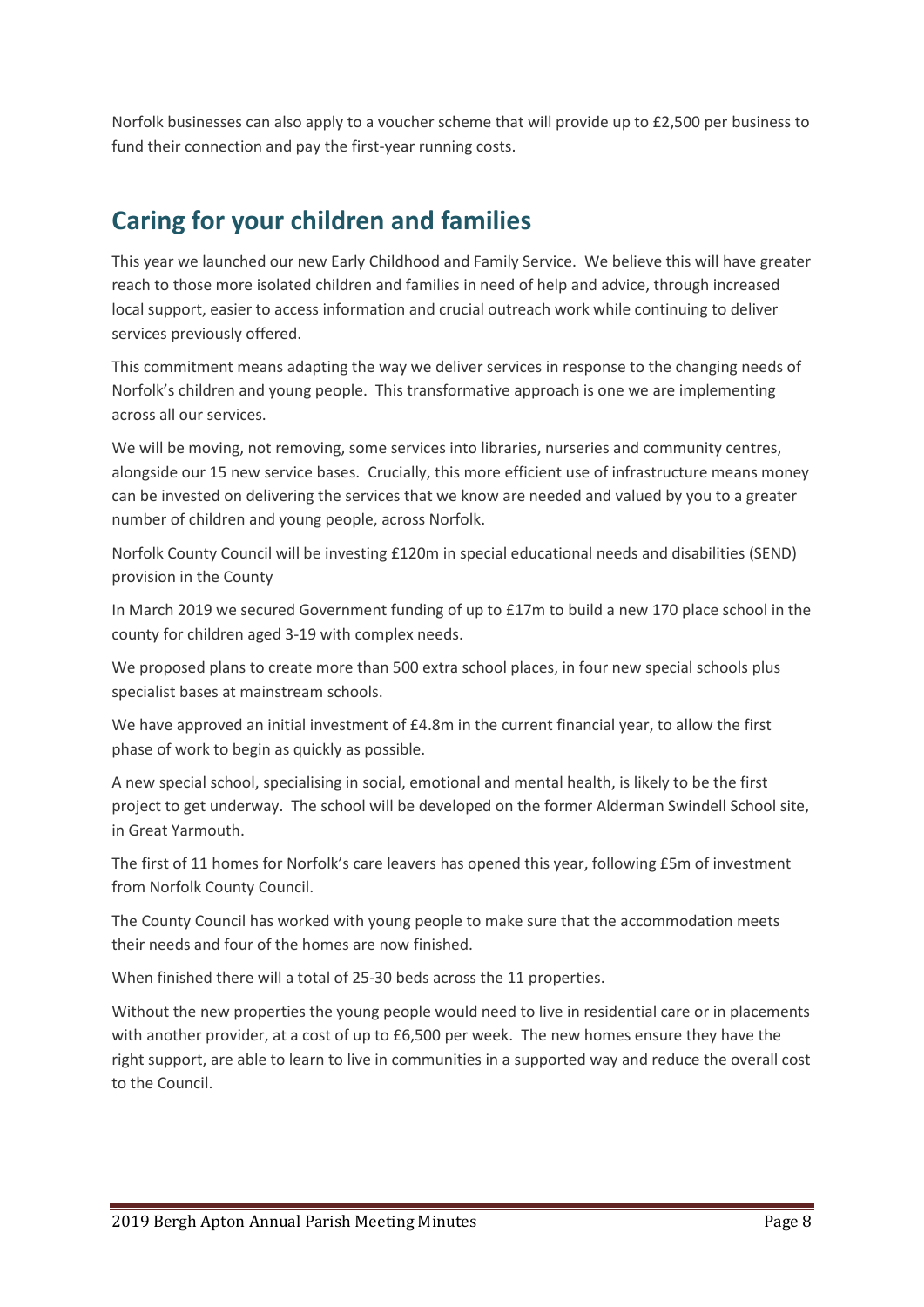# **Adult Social Care**

People affected by loneliness and social isolation in Norfolk can now turn to a comprehensive range of new services for help and support.

The new services include a county-wide network of "Life Connectors" who work directly with people to provide coaching, practical advice and support to help people make and maintain relationships and strong links within their community.

The new services include outreach, promoting volunteering opportunities and benefits, asset mapping and addressing rural issues such as transport and use of technology in order to support people to become and stay well-connected in their local area.

The Carers Charter was launched on 30 November at County Hall. The event coincided with Carers Rights Day, a national campaign which brings unpaid carers, organisations and local communities together to help carers understand their rights.

The adoption of the Charter by the County Council is a bold, innovative and radical move designed to improve the lives of carers. They constitute an enormous and largely hidden resource saving the public purse billions of pounds a year.

For more information visit [carersmatternorfolk.org.uk](https://carersmatternorfolk.org.uk/)

This year we announced £29m capital investment scheme to deliver 3,000 extra homes for older people in Norfolk over the next ten years. Norfolk requires 2,842 extra care units by 2028.

Increasing the provision of extra care housing to match future demand will deliver approximately £4m gross revenue saving per year.

The Living Well Homes for Norfolk Strategy and Position Statement can be found here [\(www.norfolk.gov.uk/livingwellhomes\)](http://www.norfolk.gov.uk/livingwellhomes)

### **ALPINGTON AND BERGH APTON VA SCHOOL – Teresa Osborne**

We have had another happy and successful year at school. This school year has seen all the pupils participating in musical, cultural and sporting activities. Our children enjoy taking part in sport, drama and musical events, they are keen competitors in local sports events and have been selected to represent South Norfolk at competitions such as cross country running. The children have taken part in various trips to the theatre, various museums, Norwich Castle and cathedral as well as a residential trip to How Hill last summer term. We have also been pleased to be invited again to hold our Harvest, Christmas and Easter services in our two village churches. Thanks to everyone who makes that possible for us.

The children and their families are very mindful of the needs of others. During the summer the children held a sleep over for YMCA and at our Annual Harvest Festival service at Yelverton church produce was collected and distributed through the Salvation Army. The shoebox appeal was well supported and it was lovely to see so many shoeboxes at the service in Bergh Apton Parish Church. The Christingle service was also successful with the money going to The Children's Society. In addition our families have been generously donating goods to the Norwich Food Bank each term.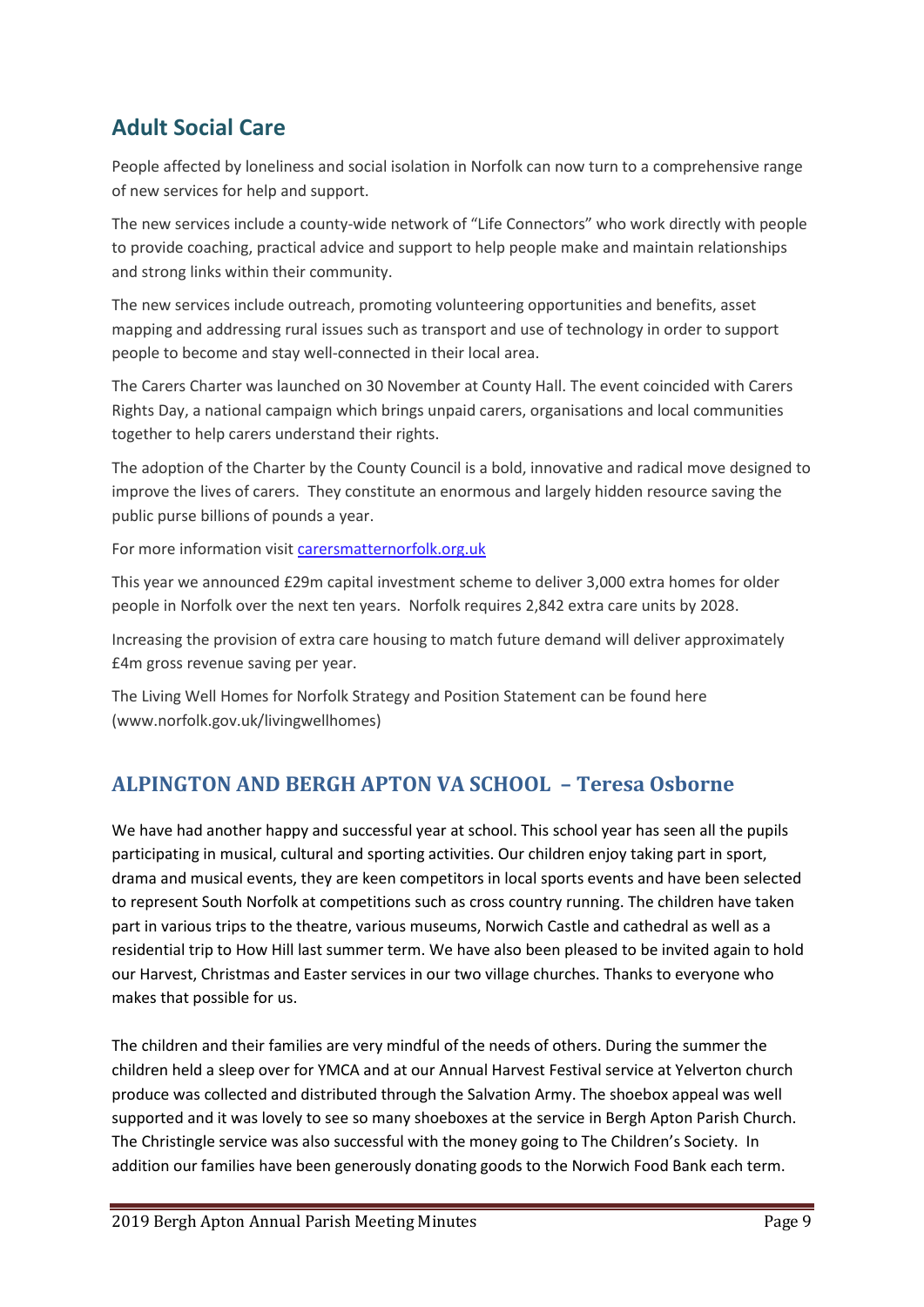This year the children and their families have raised sufficient sums to purchase a defibrillator, which will be housed at the school. They are also keen to make it available to the local community in this area of the village and so the plan is to position the defibrillator on the outside of the school premises in an appropriate cabinet which will be connected to the electric source.

We remain a school of choice for many parents and our children continue to achieve high standards in their learning. We were amongst the top 1% of schools for achievement in maths and reading. However, we do try hard to ensure the children receive a broad and balanced education and ensure the curriculum offers a variety of interesting experiences for children both inside and outside of the classroom. Outdoor learning has been very successful and is popular with children and parents.

# **BERGH APTON COMMUNITY ARTS TRUST – Pat Mlejnesky**

In February last year our event was 'Songline for Doggerland'. Through song, story and film we explored that vast tract of land which once connected the British Isles to Europe. A once, rich and fertile land where people of the Mesolitic Age once lived and now lies beneath the grey North Sea. Fossils of the creatures that once roamed there have been found and through theatre and readings we introduced Charles Darwin and his theories as to the evolution of Man. Our events are eagerly awaited and before we even advertised this event half our tickets were already sold.

We hope to put on another event, 'Tom Tiddler's Ground' in May and possibly June 2020.

# **BERGH APTON CONSERVATION TRUST – Tony Davy**

Bergh Apton Conservation Trust has had another busy year managing our beautiful nature reserve, engaging with local young people, and providing regular events for members, their guests and other visitors. As last year, we had summer excursion jointly with Bergh Apton Local History Group, an idyllic afternoon at Howe Hill. Details of all these ongoing activities are available in our own annual reports (see berghaptonconservationtrust.org).

Tonight, I want to draw attention to a few more exceptional developments. Anyone who has visited the reserve in the last couple of weeks might have seen our informative new interpretation panels, one near the entrance to Church Plantation and the other on the footpath near Valley Marsh. We hope that these conspicuous panels, based around a colourful map of the reserve, will be helpful to visitors, at the same time reminding them to be respectful of wildlife on what is first and foremost a nature reserve. They also incorporate weather-proof dispensers for the brand-new edition of our publicity leaflet, which provides very similar information.

Mammals have come to the fore for the first time. Last summer, Graham Moates kindly carried out a multi-faceted survey of the reserve that revealed 12 mammal species (including useful records for yellow-necked mouse, water shrew and water vole). His observation of signs of water vole activity were fully vindicated a few weeks later when Clive Britcher (who has provided many fine images from the reserve in the last year) photographed one ploughing across the duckweed in our original pond. Subsequently, we have signed up with the Norfolk Mink Project and purchased a 'mink raft' to deploy on the reserve, in order to try and protect our water voles from this scourge.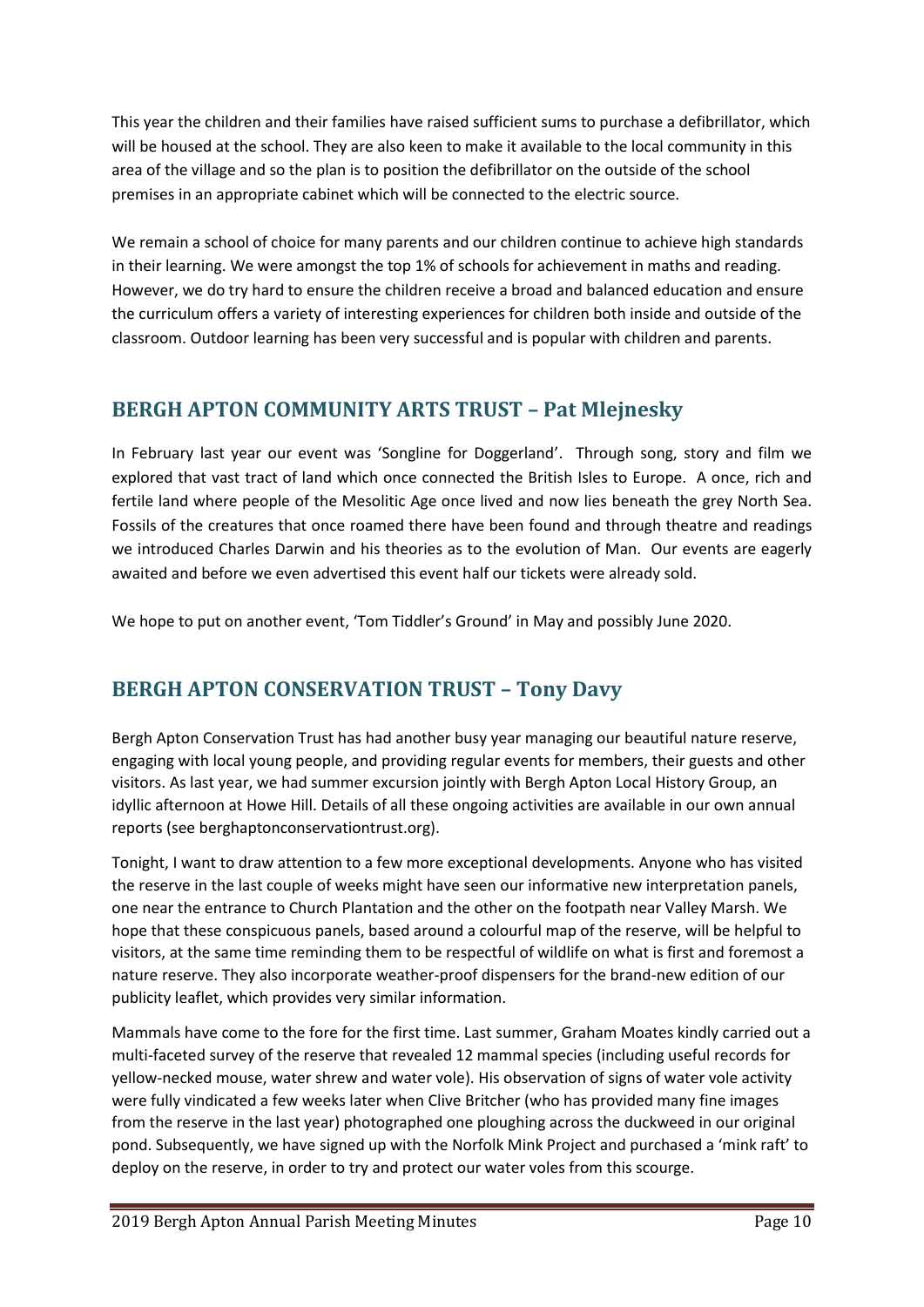The exciting development of the year is the Chet Valley B-Line. The bee population in Britain is declining at an alarming rate, posing a significant threat to British conservation and agriculture. Wild honey bees are nearing extinction whereas managed bee colonies have declined by 53% between 1985 and 2005. The Butterfly Index, used by the UK Government as the main indicator of trends in terrestrial invertebrates on enclosed farmland (such as that which covers most of south Norfolk), has showed a 41% decline since 1976. One proposed solution (by the charity Buglife) is for the establishment of nectar-rich (and otherwise wild-life friendly) corridors to link 'islands' of remaining high biodiversity.

Bergh Apton Conservation Trust is taking the lead in promoting a B-Line along the valley of the River Chet – the first in Norfolk. Central to this is our own 10 acres of marsh, wetland and woodland but it will run all the way from Poringland to Hardley, including we hope many other sites of conservation value. Poringland Parish Council have agreed that the B-Line could start in its Community Land Project when that project is up and running and this is now included in their parish plan. This land includes springs which are a source of the Chet. At the other end, we have Chedgrave Common and various other interesting sites. Chedgrave and Loddon Councils have recently passed motions in general support. A number of private land owners along the valley have already agreed to support us with sympathetic management. We also have support in principle form The Broads Authority and Norfolk Wildlife Trust.

We aim to make people aware of how they can help pollinators by providing 'stepping stones' along the B-Line, whether it is on farms, gardens, allotments or community areas. We are also seeking funding to provide practical assistance with this. Many people are interested in pollinators. The B-Line will enable them to be part of a co-ordinated effort to improve things for bees, butterflies, hoverflies and other pollinators and should over time increase public participation. A talk by Paul Hetherington of Buglife that highlighted the desperate problems of pollinators (organized by Rodney Aldis under the auspices of South Yare Wildlife Group on 14 March) was attended by c. 140 people. We received very favourable coverage for the B-Line on Radio Norfolk and in the Eastern Daily Press.

Last but not least - this year is the Trust's Silver Jubilee, it having been founded in 1994. Doesn't time fly? As part of our celebrations we have commissioned three drone flights to make a video record of our nature reserve through the seasons this year. Our main celebration will be on Saturday 20 July. We will shortly be announcing details of events for that day, including a guided walk around the reserve in the afternoon and a Bring-and-Share Supper at the village hall in the evening.

### **BERGH APTON LOCAL HISTORY GROUP – Linda Davy**

Bergh Apton Local History Group has two main centres of activity: one is the collection, preservation and ongoing research into all aspects of Bergh Apton life, the other is to provide opportunities for members to expand their knowledge and skills connected with local history. Our programme of talks, visits and historical re-enactments are open to both members and guests. The Centre of East Anglian Studies, the activity at Caistor Roman site and other local history groups are all extra activities that members are involved with.

Last November the centenary of the end of World War1 was commemorated throughout the country. The Local History Group, masterminded by John Ling and Chris Johnston organised a very moving display of local men who were killed during that conflict. Cut-out soldiers, incorporating information about the individual, were displayed outside their last address, or as near as we could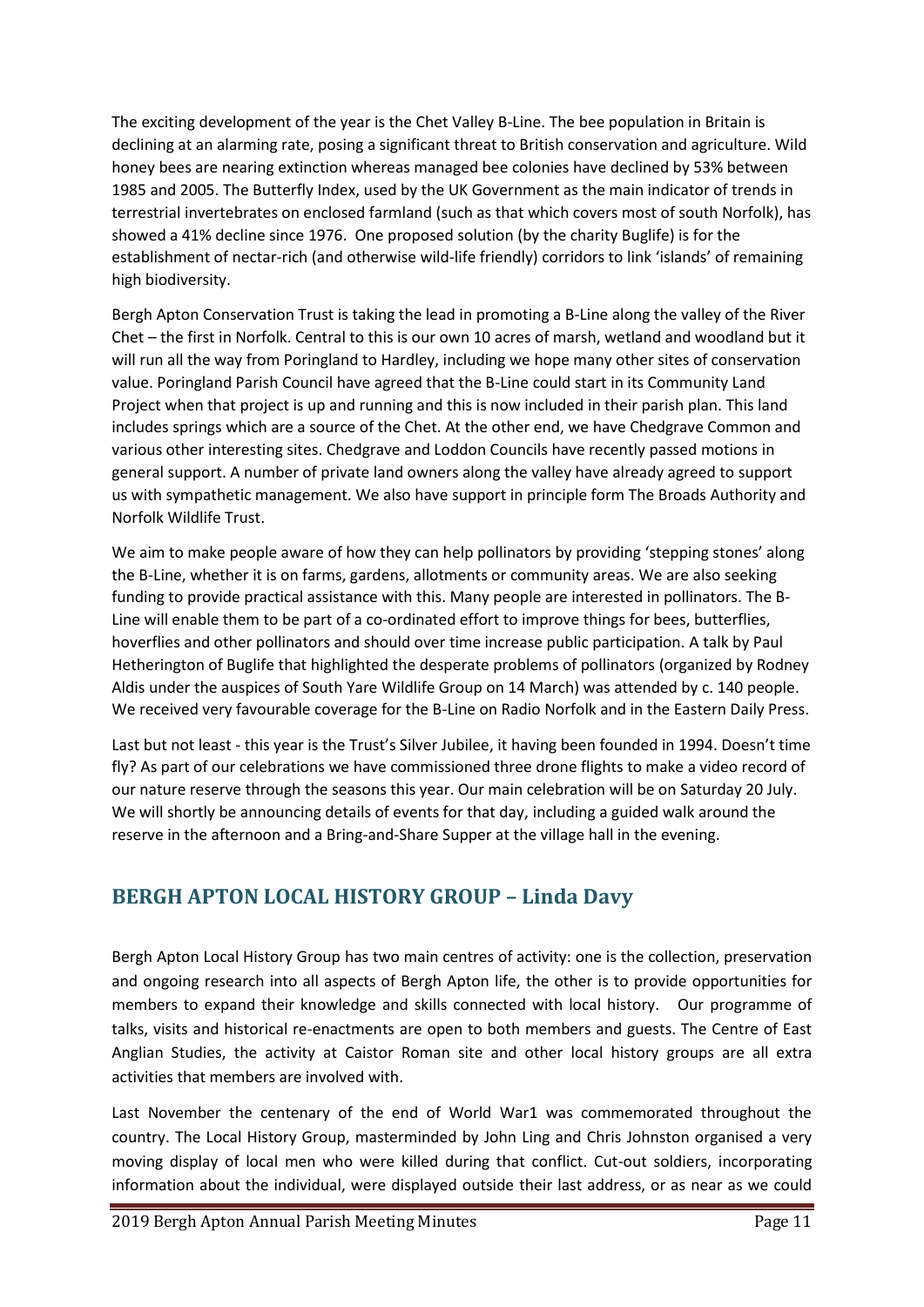get to it. Those without that information were displayed at the church. This generated much interest, including being featured on the television news. Many people, including groups of school children, paid special visits to see them.

The County Archive Centre and the County Archivist, Gary Tuson, have been extremely helpful with our new project to preserve and catalogue the many documents and artefacts that have a new home at the Village Hall. This is very much a work in progress and we are still feeling our way. Yesterday's session made good progress and we would be happy to see anyone who would like to come and help

We continue to assist the many visitors who come to the village pursuing their family history.

We welcome everyone, members and guests, to our events and activities and assure our newly arrived residents that all the local organisations will give them a warm welcome.

### **TREE WARDEN'S REPORT – Linda Davy**

The Tree Warden Group is now under the guidance of the Tree Council. The activities have moved more towards tree maintenance by extending knowledge of pruning, protection from animals, tree diseases and managing the effects of extreme weather. There are also opportunities to take part in practical conservation work. Several times this year I have given guidance to householders wanting advice on felling or pruning trees that have become over large for their property. I no longer receive planning information regarding tree or hedge issues in this area so this hampers early intervention.

#### **BERGH APTON VILLAGE FETE MANAGEMENT COMMITTEE – John Ling**

The fete of 2018 was on Saturday  $14<sup>th</sup>$  July at the Manor. Conditions were perfect – right in the middle of that superb spell of summer weather…. that may account for the excellent result that the day's efforts produced a total of £3,600 to be divided equally between the village hall and the parish church that are, and always have been, the chief organisers and the beneficiaries of the day's efforts.

I'll just pick out a few highlights. Food and drink – as it does every year accounted for almost half the net income even after accounting for the costs of purchasing the raw materials.

The five stalls in this category (Ice Cream, Teas, Pimms and BBQ) between them raised over £1,100. In the day's sunshine we could have sold twice as much ice cream had Paravanis as our supplier been open on a Saturday afternoon, and the weather no doubt escalated demand at the Pimms Marquee.

At the other end of the income scale – but playing a major role in providing entertainment for the young children who come to the Fete – we need to thank those who run stalls for face-painting, Milton's games, the Bran Tub, Toys and Bowling for a Hamper. Between them they may produce only a modest total of just over £200 but who are a key part of the day's events.

And I'd like to say a huge 'thank you' to both our old band 'Savior Fair' who retired last year after supporting us for fourteen years with the sort of easy-listening music ideal for a country fete and to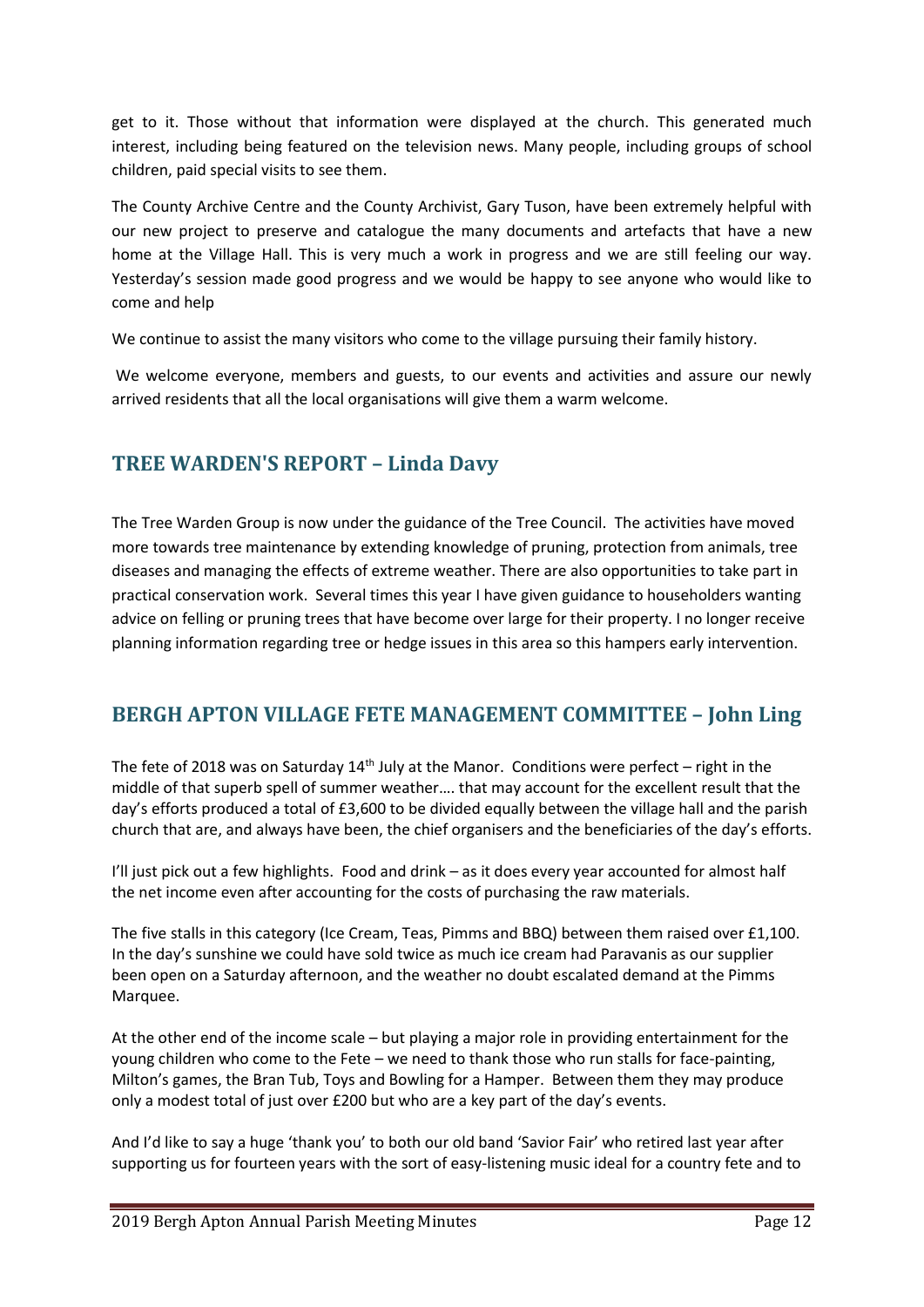their sucessors who played for us at the 2018 fete and who seamlessly slipped into much the same style – though the average of the players was probably half that of our old friends in 'Savoir Fair'.

The good news is that the new boys are coming back to play again this year .... and that they do this gig for us for love!

I must thank the team that makes the Fete the joy that it is. That would not be possible without the input of a team of nearly 100 people who, to a greater or lesser extent – but all essential – work for several days before Fete, during it, and for a few days afterwards – to make it happen.

Last year the leadership of this team was assumed by Rob Bates who seems to have survived the experience having taken over from Milton Harris. So we do all thank Rob and his team for a really good day's entertainment and a superb financial result that is a key element of the Village Hall and Parish Church income.

Finally, we also thank Kip and Alison Betram once again for their generosity in both allowing us to trample once again over their beautiful garden. Not only to host the event, but to join the fun as part of the team. And they will once again allow us to do the same thing all over again this year on Saturday 13<sup>th</sup> July – the second Saturday in July .... So make a note of the day in your diary.

# **BERGH APTON NEWSLETTER – John Ling**

The first newsletter in the current series hit the streets twenty-seven years ago. That's before any of you Millenials in the room a glint even in your grandparents' eyes . . .and for those of you who, like me, struggle to recall events even of yesterday, it's beyond memory.

So I thought it'd be worth recalling that Issue No 1 was published on Saturday  $31^{st}$  May 1992 in response to a request by Bergh Apton residents for a means of telling them what had happened in the village recently and what was going to happen over the next couple of months.

It was then, and with the most recent - 162<sup>nd</sup> edition - still is a companion to the Eleven Says magazine published by the church communities of the eleven villages in the Bramerton Group . . and distributed by the same team of volunteers.

In its lifetime so far it has been edited by five people, the late Eileen Lain-Rogers, Lorie Lain-Rogers, Sally Leigh, Milton Harris and now, since October last year, by me. You'll find a summary of my own editorial philosophy on the front page of the current issue.

It began as 3 or 4 sheets of A4 paper stapled-together onto which typed or handwritten contributions were glued and the final paste-up was printed by a commercial printer (for a time at HM Prison, Norwich!). Since those early days, and with the advent of natty desktop-publishing programmes like Microsoft Publisher, it has morphed in to a 12-page, four-colour production printed, folded and stitched in Loddon by John Roberts.

We publish it six times a year: at the beginning of February, April, June, August, October and December. The deadline for material is always the 10<sup>th</sup> of the month before the next publication date (and it's always noted on the back page of the previous issue).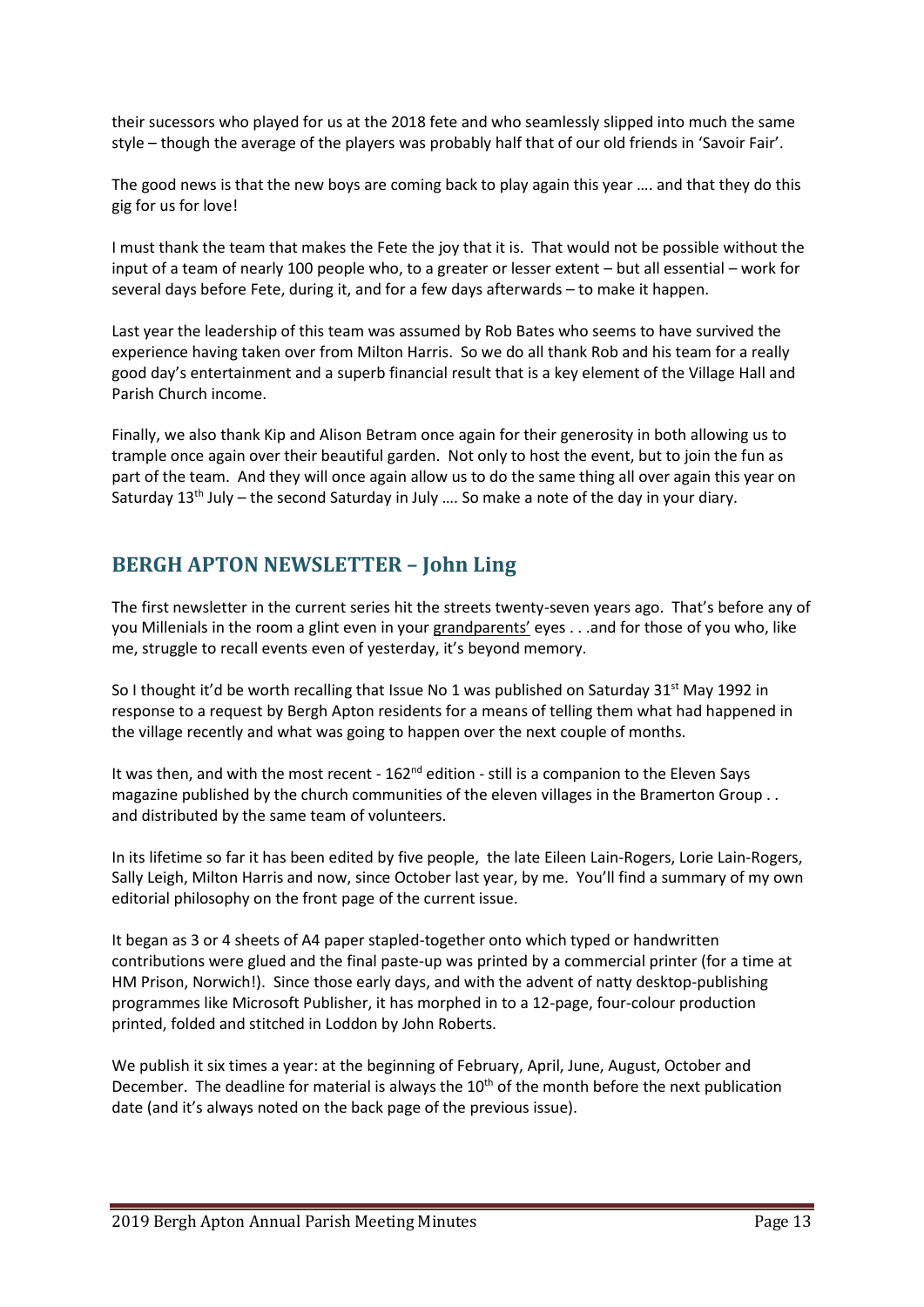We distribute a copy to every house in the village at an individual cost of about 47p per copy - an annual cost of circa £750. At 4 pence per page of local news and material that seems to me a modest cost and I must, at this point, thank the seven organisations who share that between them.

They are, in some sort of alphabetical order, Bergh Apton and District Society, Chet Valley Vineyard, the Community Arts Trust, Conservation Trust, Local History Group, Parish Council, Parochial Church Council and Village Hall Trustees. To all of them I am most grateful and trust that they will continue to respond generously when I bring round my begging bowl.

As editor, and in an ideal world, my hope is to be so inundated with reports and articles about what has happened . . and notices and encouragement to attend things that are going to happen, that I have to cry "Enough . . . No More!!" as the deadline for contributions draws close.

That, as far as I know, is a rare event . . . and hasn't yet happened in my time but it has come close because in the last two issues I have had to side-line my own baby – a walk round the village at the time of the 1911 Census.

But if there are gaps to fill it is a simple task with regular slots including the Village Diary. Other elements are those news-worthy items people have told me about or that I've I have picked up somewhere and, sadly, obituaries of Bergh Apton people or those with local connections who have died. The overall aim is to send out into the village a newsletter with something in it for everyone.

So, this evening, I'd like to encourage all of you who'd like to bring something to the attention of your fellow residents to tell me about it so that we can work out how the Newsletter might help you to publicise it.

If you've done something interesting (as long as it's legal!) or you're planning something (as long as it's legal!) do tell me. If you are the secretary of spokesperson for an organisation – particularly a village-based one – do tell me what you are planning so we can put it in the diary and do an article about it. In this way, let's see how we get on together to keep the pace up and the Newsletter content rewarding to read.

Finally, I need to put on record my thanks to the people who bring this newsletter to your door. I'm not sure if they have ever been recognised by name but now is a good time  $\dots$  so thank you  $\dots$ first to Milton Harris who organises this kindly flock and finds new people to tend a patch when it comes vacant.

And thank you also to the kindly flock itself - Eileen Bircham, Janice Blackett, Joe Diamond, Sue Hill, David Horn, Gillian Kent, Bob Kerry, Janet Skedge, Pat Waters, Rosie Whitby, Ann Woods and Shelagh Yallop. Six time a year and in all kinds of weather, this band of brothers and sisters tread the highways and byways of Bergh Apton to bring the newsletter your door.

### **BERGH APTON VILLAGE HALL COMMITTEE – Hilary Ling**

Over the past year the Village Hall has been busy – with Regular Users and Private Hirers. The rental income now covers our outgoings.

We have a new User – Mary Lovett's singing group on Thursday afternoons.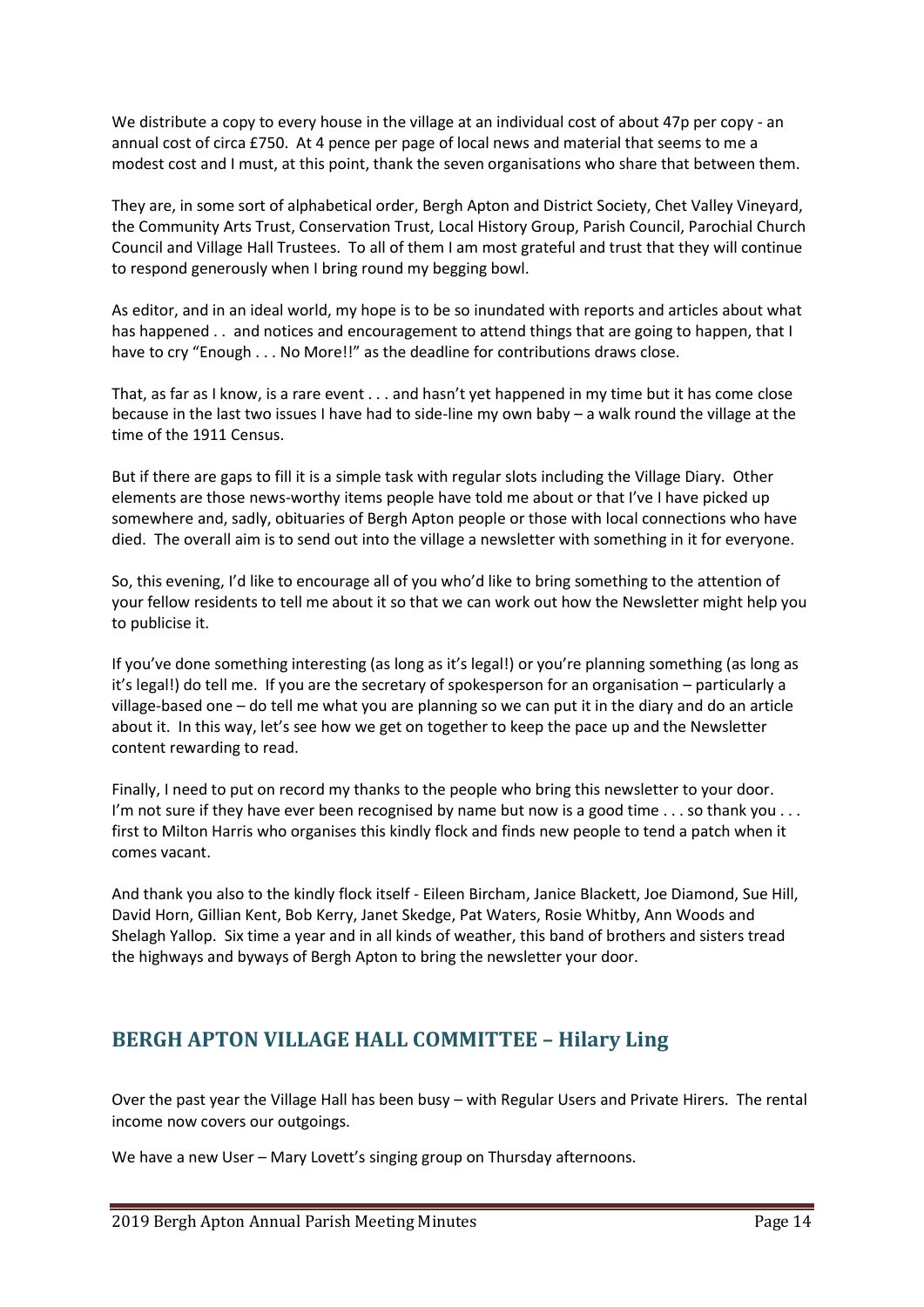The Coffee and Chat is particularly successful – held on the third Wednesday every month from 10- 12; we have had a Christmas wreath-making workshop (and this year's will be on Wed 4 December), and the Christmas Bingo is popular and will be on Friday 6 December this year.

The History Group are hiring a shed to hold the village archive.

The container will be removed when the ground is dry and hard. Thanks to John Ling for keeping on top of the maintenance of the hall.

We have a Jumble Sale coming up on Saturday 13 April and our AGM is on Wednesday 1 May – do come to both these events. The Jumble Sale starts at 2 o'clock and the AGM serves refreshments from 7-7.30.

# **BYRUS YOUTH GROUP – Emmi Ward**

The work within BYRUS Youth is going well.

Thurton Youth group is going well. I have 4 regulars, and a few others who are coming here and there still. We have some chill time, play games and have a bit of time where we have a chat and some discussion time around a question to do with Christianity. They have been engaging with it and it's been great getting to know them on a deeper level. Philippa and Norwich Youth for Christs gap year Tash volunteers. In the Autumn term, I took 3 of them to Encounter, which is Norwich Youth for Christ's worship evening for young people. This was great fun, and although we didn't make it this term, I aim to keep inviting. I also plan on inviting them along to Sonrise in the Summer Holidays. This is similar to Newday, but on a smaller more local scale, and I felt would suit the young people better. The week away is run by Meadow Way Chapel, which Norwich Youth for Christ partners with.

This group is going steady, but my aim would be to have more young people coming so that the group grows and we engage with more young people. During the summer term, I plan on inviting the year 6's to come along, so they can transition from Explorers, to the Youth Group Halo.

Explorers is going well and steady. We have on average 5-10 children coming each week, but that has been growing, and we have started on average, getting more then 10. We play lots of fun games, and have a questions that we explore a little bit. We also often do a craft. As a project it is growing and lots of relationships are being built all the time. I am now working, in the primary school 4 mornings, a week. I work with a child one-to-one, but often end up working and engaging with many different children in the school. I have built a good relationship with the children, the teachers and I often see parents in the school. This is a great way of getting to know more parents in the community. They then know who I am and what I do.

Surlingham was going well, we went weekly in the summer term last year. But the young people started to choose to spend time in the sunshine rather then come to the youth café. This isn't unusual in youth work terms, it happened to all my projects, Poringland included.

However, when we started back in the Autumn term the volunteers I had, had were no longer available, and therefore, I have hardly been able to run it as a project. I've got a plan in place to contact the primary school, to enable the year 6's to come along. This means I am getting to know them before they go to high school and would then potentially bring their friends, I'm ready to go. However, until I have volunteers I can't advertise or approach the school, as I cannot guarantee I can run. So, I have contacted Clive who runs the Surlingham Website, and the Surlingham Newsletter. I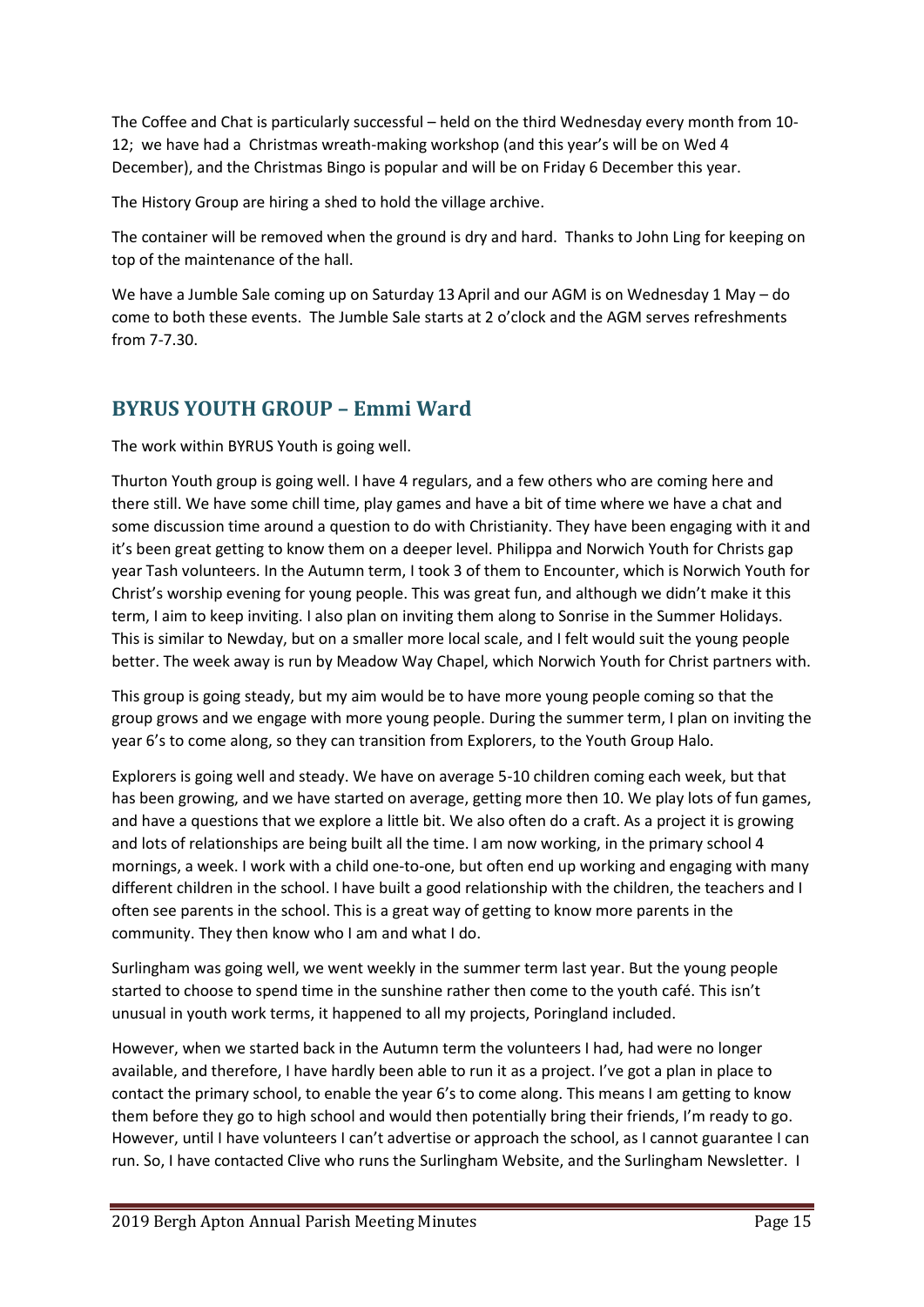have had some interest, but nothing concrete yet. But, it's encouraging that it has progressed, and it feels like I'm getting somewhere, slowly.

# **BERGH APTON PAROCHIAL CHURCH COUNCIL - Patricia Waters**

The Church in Bergh Apton continued to flourish in 2018 and the average attendance at regular services is twenty-two and there are thirty-five names on the Electoral Roll; eight people reside out of parish.

At the Annual Vestry Meeting, the appropriate Nomination Forms having been tendered for Mr John Ling and Mrs Shirley Rimmer and there being no other nominations, Mr Ling and Mrs Rimmer were unanimously elected to serve as Churchwardens for a further year.

Services were held in the Parish Church most weeks. The exceptions were once a month when congregations from the Benefice met together in one church (unless they were held at Bergh Apton, of course) and on fifth Sundays when a combined Service was held for all eleven parishes in the Bramerton Group. The continuity and frequency of Services is important to the regular worshippers at Bergh Apton Church and our Rector, the Revd. Christopher Ellis, works hard to ensure this is maintained, assisted by members of the team of Authorised Worship Assistants who prepare and lead a Service once a month.

The traditional services were held as usual: Mothering Sunday when posies were distributed to the congregation; the Shoebox Service in November when shoeboxes filled with presents for children in Novi Sad were blessed and sent on their way; and, to celebrate the birth of Jesus, Candles by Candlelight and the great favourite, the Crib Service on the afternoon of Christmas Eve when Shirley Rimmer's story of the events surrounding the Nativity was dramatised by the children who donned costumes and headdresses to portray the characters and animals.

The Remembrance Day Service was well attended, especially poignant this year as we commemorate the centenary of the end of the First World War which was signalled by bangs from fireworks at the far end of the churchyard just before 11 o'clock and the silence symbolising the ceasefire before the Last Post sounded. This part of the Service was held at the War Memorial and watched over by the four figures on the gate representing W.W.1 soldiers as we honoured them and their fallen comrades from this village.

The PCC met six times during 2018. A contractor has been appointed to install an under-pew heating system but the works have been delayed by misinformation from the Diocesan Office and will be carried out early in 2019.

Three successful Fund Raising events were held in 2018: the Fete in July under Rob, the new chairman, produced a record profit of £3,600, the Quiz and Curry in October, and Lardal Kantori, a Norwegian Choir, that entertained us once again in November. The Horse Show was not held because of the imminent arrival of the organiser's baby but the Dog Show did take place and, perhaps because it was on one of the hottest days of a very hot summer, was a flop with few entrants and most of the revenue of £148 was from the raffle.

The annual DIY day was held in May when a team of workers cheerfully applied themselves to spring-cleaning the church, some with the use of ladder and steps to carry out tasks not able to be tackled during the weekly clean.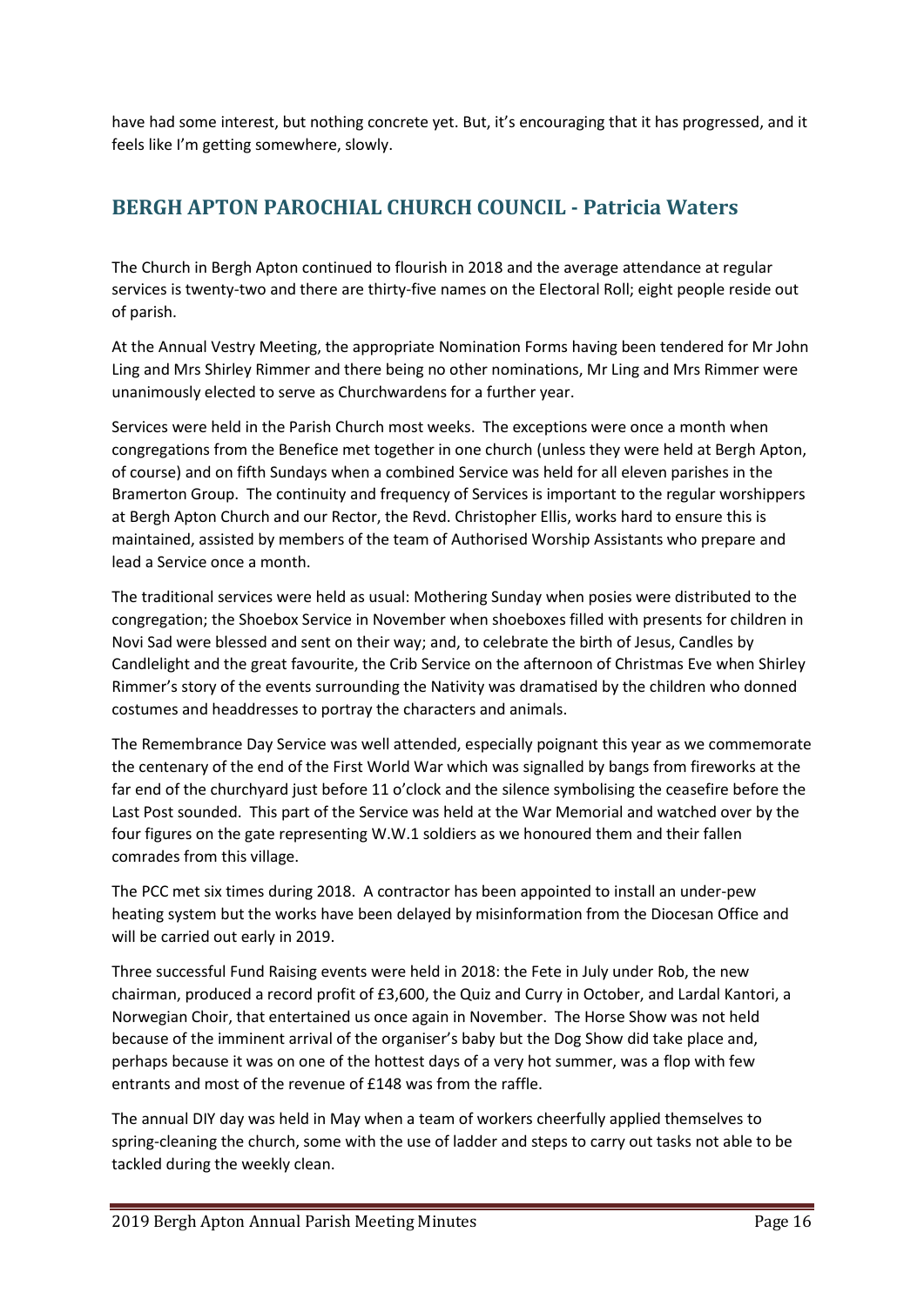The churchyard was kept tidy by work parties from the Community Service Teams on four days. The workers were sustained by refreshments mid-morning and afternoon and bowls of soup at lunchtime. Between the workdays John Ling cut the grass pathways. In addition the PCC appreciates the generosity of Kevin Parfitt who, at no cost to the PCC, regularly keeps the grass on the church field topped. We engaged the services of a Tree Surgeon who carried out a survey and gave an itemised quotation for the works that need to be done. The PCC is grateful to the Parish Council who made a grant of £200 towards the costs of maintenance of the churchyard.

The PCC considers it is vital that the church building and the churchyard are maintained to the highest standards. Complimentary remarks are often recorded in the Visitors Book.

The monthly luncheons, known as "Tuesday Friends", continue to be enjoyed by villagers who appreciate the opportunity to meet in the 'Welcome Area' at the rear of the Church for a meal prepared by members of the congregation and others in the village. The PCC is pleased that the Church can be used for events as well as Services and Bergh Apton Community Arts Trust staged another play there in February.

# **THE CHRISTOPHER TENWINTER TRUST – Carrie Kerry**

The Christopher Tenwinter Trust is a parish charity arising from the Will of Mr Christopher Tenwinter dated 22nd June 1599, where the income from a parcel of land owned by him was left "for the use and behoof of the town of Burgh-Apton" .

The five Trustees currently are: Revd Chris Ellis, Carrie Kerry, Chris Johnson, Richard Crome, Kevin Parfitt

This charity continues today with a modest annual income of approximately £1,000.00 from investments, Building Society Interest and the rent of just over 11 acres of land owned by the Trust.

The Trustees meet annually in November in order to make donations for associations and individuals of Bergh Apton, ie, donations towards the pensioners Christmas lunch, occasionally for specific requests from Alpington and Bergh Apton School or Playgroup (which benefits Bergh Apton children) or smaller donations towards the cost of hospital car parking for residents who find themselves frequently attending hospital with long term health conditions.

For the year to 31 st December 2018 the income was £963 and the Trustees donated £1,051 for the benefit of those who live in the parish of Bergh Apton.

If anyone knows of any need of help from the Christopher Tenwinter Charity please contact any of the Trustees.

### **BERGH APTON PARISH CHARITIES – Paul Blazer**

The Bergh Apton Parish Charities is financially sound and continues to receive a good return on the investments currently held.The charity distributed £2,210 to 26 recipients during the year end 31 December 2018.

The next AGM is due to be held in November 2019.